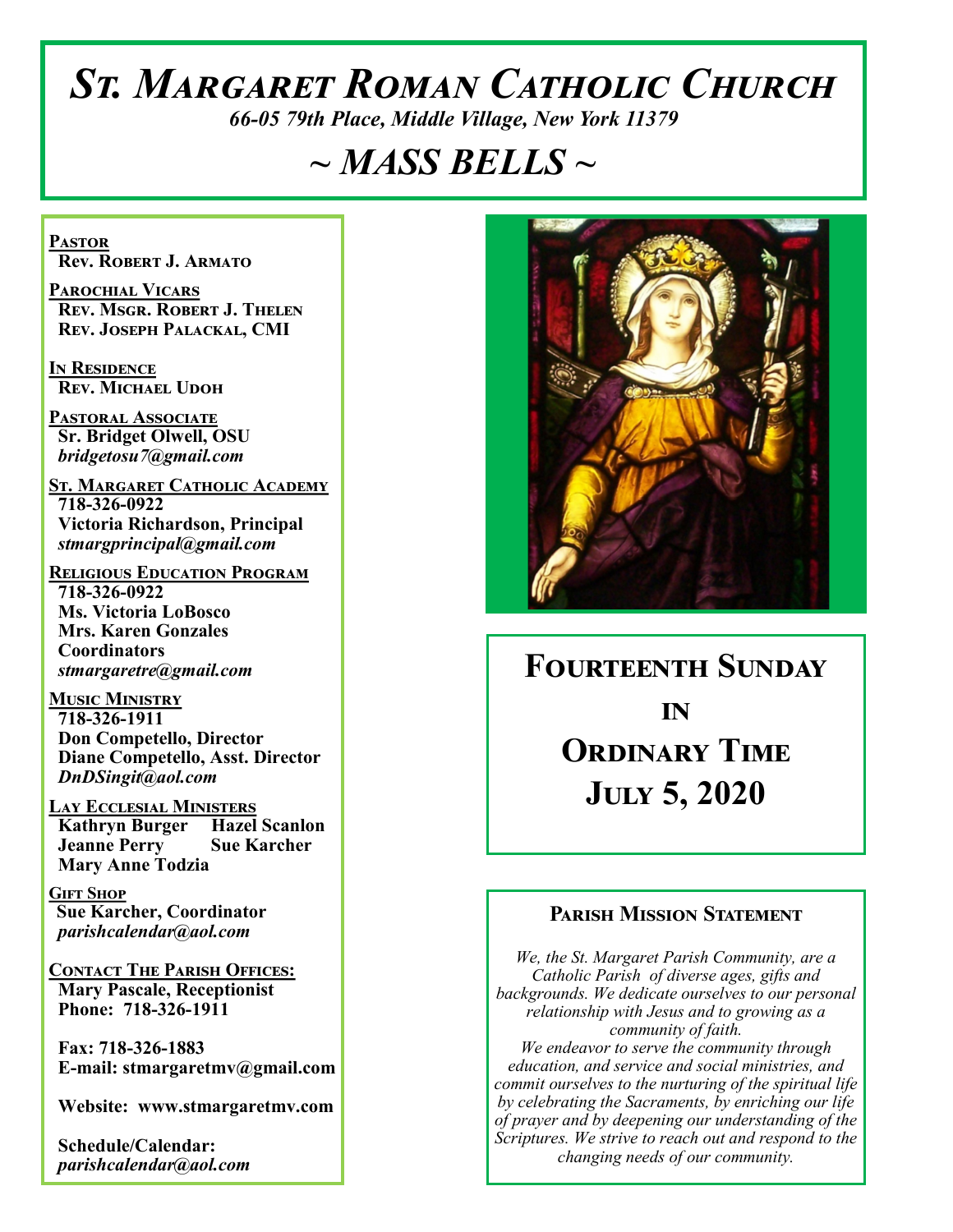## *MASSES FOR THE WEEK*

| SUN.<br>7:30<br>9:00           | <b>JULY 5 - FOURTEENTH SUNDAY</b><br>IN ORDINARY TIME<br>People of the Parish<br>Giovanni & Mary Armato/Geraldine                                      |
|--------------------------------|--------------------------------------------------------------------------------------------------------------------------------------------------------|
| 10:30<br><b>NOON</b>           | Ciaccio<br>Sal Monardo<br>John Ciorcari Sr. and John Ciorcari Jr.<br>(ANNI)                                                                            |
| 5:00PM                         | Patrick & Mary Kett) Morrissey                                                                                                                         |
| MON.<br>7:00<br>9:00           | <b>JULY 6 - ST. MARIA GORETTI</b><br><b>Purgatorial Society</b><br>Joseph Kresse                                                                       |
| TUE.<br>7:00<br>9:00           | <b>JULY 7 - WEEKDAY</b><br>Deceased of the Troje Family<br>Dottie Miller (ANNI)                                                                        |
| WED.<br>7:00<br>9:00           | <b>JULY 8 - WEEKDAY</b><br>John Nespoli<br><b>Ida Tollis</b>                                                                                           |
| THU.<br>7:00<br>9:00           | <b>JULY 9 - ST. AUGUSTINE ZHAO RONG</b><br><b>Fred Gentile</b><br><b>Patrick Riordan</b>                                                               |
| FRI.<br>7:00<br>9:00           | <b>JULY 10 - WEEKDAY</b><br>Chesta Biezynski<br>Anna Polenz                                                                                            |
| SAT.<br>9:00                   | <b>JULY 11 - ST. BENEDICT</b><br><b>Collective: Deceased priests of the</b><br>Dioceses of Brooklyn & Rockville Centre/<br>Ida Viola/Ann Marie Roggio/ |
| 5:00PM                         | James & Ellen Dalton                                                                                                                                   |
| SUN.                           | JULY 12 - FIFTEENTH SUNDAY IN                                                                                                                          |
| 7:30<br>9:00                   | <b><i>ORDINARY TIME</i></b><br>Johana Tramposch<br>Il Popolo della Parrocchia/Philip,<br>Leonardo e Maria Curatolo/Geraldine<br>Ciaccio/               |
| 10:30<br><b>NOON</b><br>5:00PM | Rose Diglio<br>Fire Lt. Kevin J. & William Pfeifer<br>Anthony & Antoinette Santora                                                                     |

*THE CHURCH IS OPEN FOR ALL WEEKDAY AND WEEKEND MASSES, USING THE REGULAR SCHEDULE. PLEASE WEAR A FACEMASKS AND PRACTICE SOCIAL DISTANSING*

## **PARISH INFORMATION**

## **Rectory Office Hours**

**Monday - Friday - 9am to Noon 1pm to 5pm Saturday - by appointment Sunday - closed** 

**CONFESSIONS** - temporarily by appointment with a priest.

**NOVENA** to Our Lady of the Miraculous Medal Mondays after the 9am Mass. **SUSPENDED**

**THE ROSARY AND DIVINE MERCY** devotion are prayed every morning in the church at 8:30am. **SUSPENDED**

**BAPTISMS** take place every Sunday as needed. Please call the rectory for an appointment and to register your child.

**WEDDINGS MUST** be scheduled at least six months in advance by appointment with a priest or a deacon. Please call the rectory office. For marriage preparation information visit www.pre-cana.org.

**THE ENGLISH CHOIR** rehearses on Tuesday, at 7 pm in the Church. Tenors and baritones needed! **SUSPENDED**

**IL CORO ITALIANO** prattica ogni Domenica prima della Messa Italiana. **SUSPENDED**

**THE YOUTH CHOIR** rehearses on Monday, from 6-7 pm in the Church. For more info, DnDsingit@aol.com **SUSPENDED**

**BOY SCOUT TROOP #119** meets on Tuesdays from 7:15-9 pm in the Parish Hall. New members are welcome, age 10 1/2 & up. Call Mr. Krzewski, 718-894-4099. **SUSPENDED**

**CUB PACK #119** meets on Mondays from 7-8:30 pm in the Parish Hall. New members welcome, age 6 to 10-1/2. Call Mr. Krzewski, 718-894-4099. **SUSPENDED**

**SENIOR CITIZENS** meet every Wednesday at 12 Noon in the Parish Center. **SUSPENDED**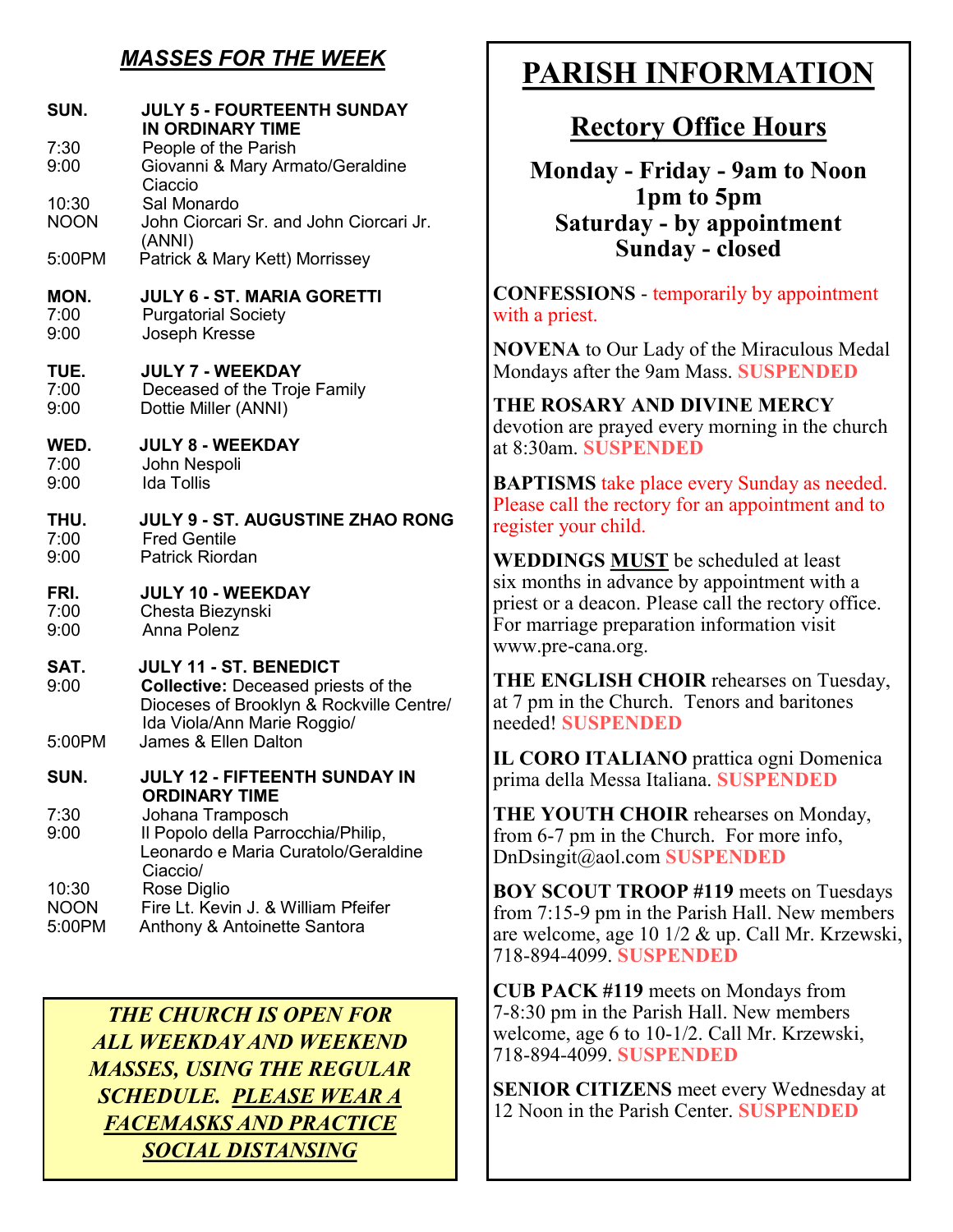# PLEASE PRAY FOR OUR SICK

Connie Faccibene, Linda Frazier, Cari Ann Falk-LoBello, Glen Falk, Ronald Frazier, Robert Sabini, Lee Falk, Scott White, McKinley Kelleher, Sean Harrison, Justin James Quirke, Elizabeth Ott, Mary Harrison, John Murphy, Anne McGinnis, Norma Voyer, Vicky Turato, Julio Pelaez, Maritza Gutierrez, Graciela Mora, Cindy Mulore, Salvatore Tuttolomondo, Gloria Mojica, Gloria Pemaj, Anne Gorian, Allen McConville, Joseph Simon, Jack Marchindiondo, The Scaturro Family, Louis Pittelli, Marion Caracciola, Giovanni Campo, Edward Stoltzenberg, Louis Pittelli, James Graff, Carol Arevalo, Immaculate Marge D'Elia, Jim O'Friscoll, Mary Rigovich, Matteo Sabini, Bob Biolsi, The Mojica Family, Msgr. Leonard Badia, Matthew Zender, Cathie Greulich, Joseph & Mary Augustine, Anthony Pittelli, Josephine Hartnett, Karen Schaefer, Jill Archbold, Fr. Paul Weirichs CP, Hannah Lehman, Daniel Wilson, John Austin Bryzgornia, Dave Kazmier, John Nogiewich, Tim Rooney, Frank Ciccone, Cindy Heege, Dr. Ajay Lodha, Dr. Vincent P. Rappa, Charlie Krzewski,

*The names will remain for 3 months, please call 718-326-1911 and ask for continued prayers.*

## **Prayer Requests**

**Pray for vocations to the Priesthood and Religious Life.** 

**Pray for first responders and medical personnel.**

**Please pray for our men and women from our Parish serving in the defense of our country: Lt. Col. Thomas Frohnhoefer Sgt. Robert A. Domenici** 



#### *WE RECALL OUR BELOVED DECEASED*

*Especially: Florence L. Dinnigan,*

*May they rest in Christ's Peace!*

## **MEMORIALS**

## *TABERNACLE LAMP THIS WEEK*

*is lit in memory of Giovanni & Mary Armato at the request of Phyllis, Lee & Ben.* 



*SAINT MARIA GORETTI JULY 6*

## **TODAY'S READINGS**

 *Fourteenth Sunday in Ordinary Time*

Zec 9:9-10 Ps 145:1-2, 8-11, 13-14 Rom 8:9, 11-13 Mt 11:25-30

## **READINGS FOR THE WEEK**

| Monday:    | Hos 2:16, 17b-18, 21-22,<br>Ps 145:2-9<br>Mt 9:18-26                        |
|------------|-----------------------------------------------------------------------------|
| Tuesday:   | Hos $8:4-7, 11-13$<br>Ps 115:3-6, 7ab-8, 9-10<br>Mt 9:32-38                 |
| Wednesday: | Hos $10:1-3, 7-8, 12$<br>Ps 105:2-7<br>Mt $10:1-7$                          |
| Thursday:  | Hos $11:1-4$ , 8e-9<br>Ps 80:2ac, 3b, 15-16<br>Mt $10:7-15$                 |
| Friday:    | Hos $14:2-10$<br>Ps 51:3-4, 8-9, 12-13, 17<br>Mt $10:16-23$                 |
| Saturday:  | Is $6:1-8$<br>Ps 93:1ab, 1cd-2, 5<br>Mt 10:24-33                            |
| Sunday:    | Is $55:10-11$<br>Ps 65:10-14<br>Rom 8:18-23<br>Mt $13:1-23$ or<br>Mt 13:1-9 |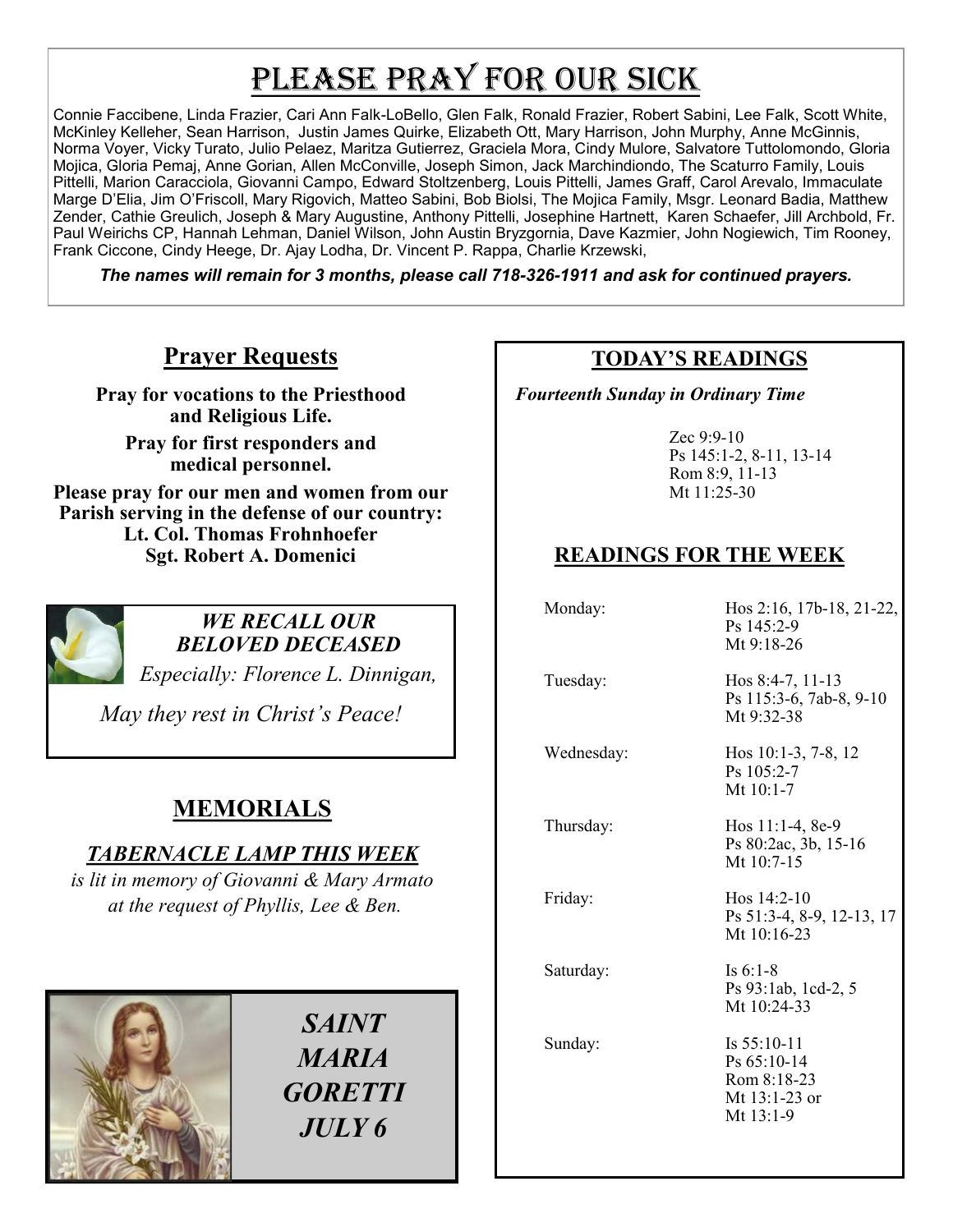#### *From the Pastor's Desk:*

## *"Humble Discipleship and Sacred Honor"*

 "How did I ever get stuck with this responsibility?" That's a question that we might ask ourselves on occasion. Whether we're at work or school, or in some parish/community activity, or even caring for the family at home, we can feel the load of our responsibilities crushing us at times.

 At other times, we might wonder how someone else "does it", how he/she is able to deal with the burdens that they carry. If we look more deeply and closely (without prying and asking a direct question), we might find that the person is centered in his/her relationship with God, entrusting their cares and responsibilities into His hands, in essence, taking the Lord's yoke (His way of life) upon themselves and resting in Him despite the burdens that they carry. That requires trust. Moreover, it requires humility, the idea that God is God and we are not, and that we need to rely on Him and, thereby, to understand and share in His love.

 Perhaps the strangest part of this idea is that Christ does not mandate it like some government official making arbitrary rules and regulations with which the rest of us must comply. Instead, He gave us Himself as an example, humble submitting in loving obedience to the will of God the Father. Things are always more bearable when carried out humbly with love, whether it is the care of our family members, or working on committees, or doing our assignments at work or in school, or even administering a parish.

\*\*\* \*\*\* \*\*\* \*\*\* \*\*\*

 This weekend, we're celebrating the 244th anniversary of our independence as a nation. The fifty-six men gathered together in the state house in Philadelphia in the summer of 1776 declared, "… all men are created equal; that they are endowed by their Creator with certain unalienable rights; that among these are life, liberty, and the pursuit of happiness." They didn't declare the right to do whatever they wanted and then run amok, but intended that all people should have the freedom to do what is right, just, proper, and correct toward attaining the common good.

 Neither did they simply make a political statement and walk away content. They backed up their mutual pledge of lives, fortunes, and sacred honor in a very pronounced way. Some of them lost their lives or the lives of family members or their property and estates in the ensuing seven years of war. One thing that they never yielded or lost was that sense of sacred honor that governed their actions.

 It's sad that after almost two and a half centuries of admiring them, we now live in a society gone mad, one that is more concerned with tearing down their memory and monuments than in taking the best of their qualities and serving the common good with humility, love, and honor, recognizing the value of all human life.

 As we return to celebrate Mass together, let us place ourselves and our country in the hands of God, placing our cares and troubles in His hands and taking up the yoke of Christ by which we find peace and rest even as we work for His Kingdom.

My God bless you and strengthen you in Christ Jesus!

*~Fr. Armato*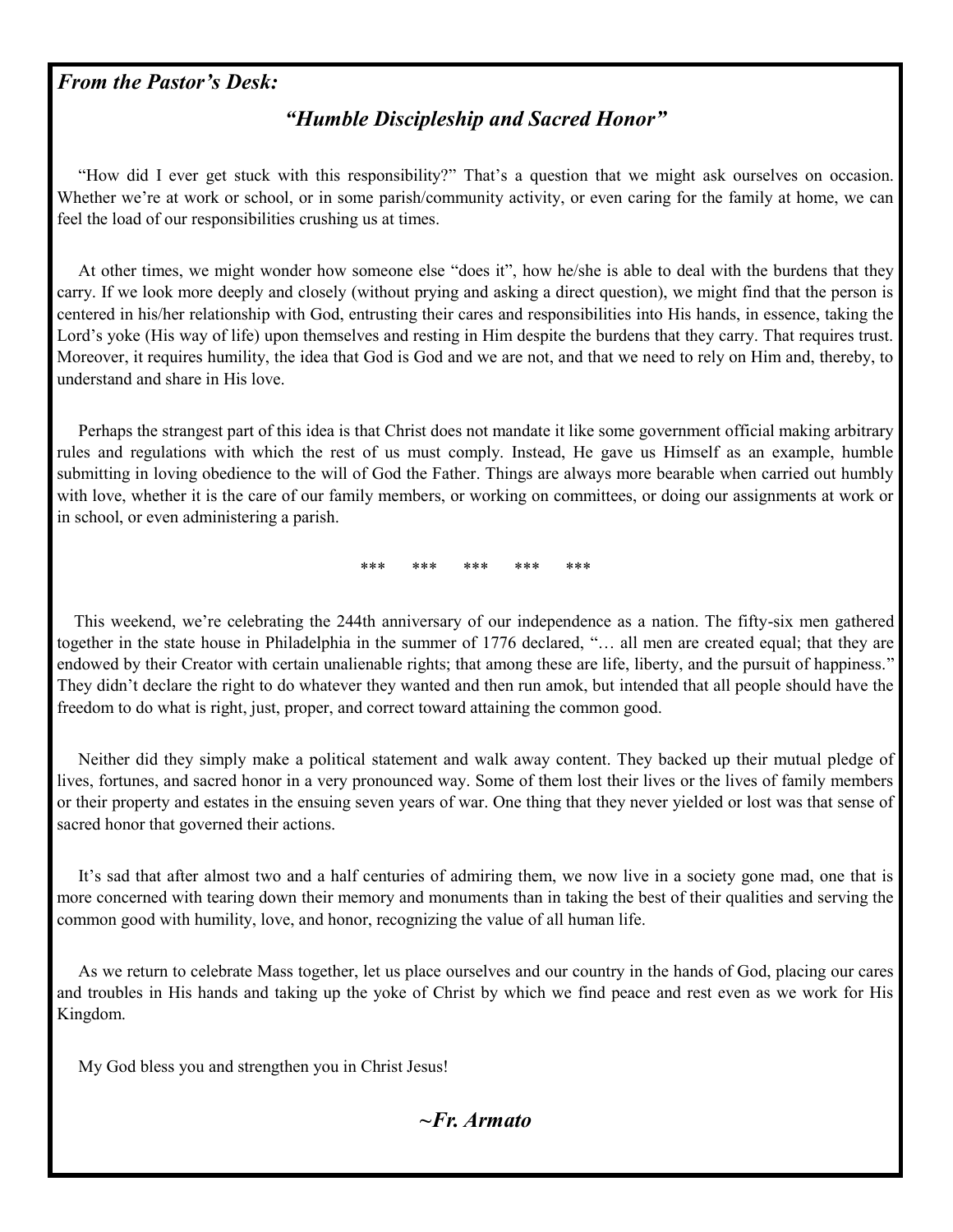## **ANNUAL CATHOLIC APPEAL**

 The **2020** *Annual Catholic Appeal* campaign is underway. Our goal for this year has been set at \$80,015.

 With about 650 families registered in the Parish, it comes to an average donation of \$125 per family. Even in these difficult times, it's certainly not a burden if we **ALL** pitch in between now and Christmas. **So far, 109 families have pledged \$40,602 (50.7%) halfway toward our goal.**

First come your own family needs, then those of the Parish. Finally, please consider your ACA response so that we may continue to serve the needs of our Parish and diocese.

 Make your ACA pledges at the following website, if you have not received a donation request by mail:

**www.annualcatholicappeal.org** 

## **BUILDING OUR DATA BASE**

 We have names, street addresses, and phone numbers, but very few email addresses on record. Help us to build up our database of email addresses so that we can communicate better, especially during this medical emergency. Just email us at:

#### **stmargaretmv@gmail.com**

 Include your first and last name and a brief note to let us know how you're doing. Share with us what you would like to see in the parish - whether spiritual, social, or other wise - once we are able to gather together again.

 We do NOT release this information to ANY third parties.

## **PARISH FINANCES**

 Thanks to all of you who have sent in or dropped off your contributions using the envelopes mailed to you, or who have used weekly or monthly e-giving! Please continue to do so.

To use *Faith Direct* for e-giving, go to the icon con on our website and follow the instructions to sign up; or you can go straight to the *Faith Direct* **website** and enter our parish code **NY299**. You can change your decision later on, as you wish.

As always, thanks for your generosity!

## **MONTHLY MEMORIAL MASS**

**HAS BEEN SUSPENDED UNTIL AUGUST.** 

## **ST. MARGARET GIFT SHOP IS CLOSED**

## **UNTIL FURTHER NOTICE**

## **ST. MARGARET'S YONKERS EMPIRE CITY BUS TRIPS**

## **HAVE BEEN POSTPONED UNTIL FURTHER NOTICE**

## **ST. VINCENT dePAUL PANTRY**

 Our St. Vincent dePaul pantry is now open from 10:00am to 12 Noon on Wednesdays and Saturdays as of July 8.

 Our pantry has to be restocked. Please bring your contribution of food, especially non-perishables, and place your donated items in the bin located by the center entrance to the main vestibule of the church. You also can contribute grocery store gift cards, dropping them off at the rectory.

#### **WE ARE REOPINING!**

 YES, after three months of closure, we have resumed our Mass schedule! Attendance is limited to a *maximum of* 25% of the capacity of the church, in our case, about only *96 people*. Members of the same household can sit together, but all others MUST sit apart from others by six feet. Sit in the pews ONLY at the places marked by a cross ("+").



*SAINT BENEDICT JULY 11*